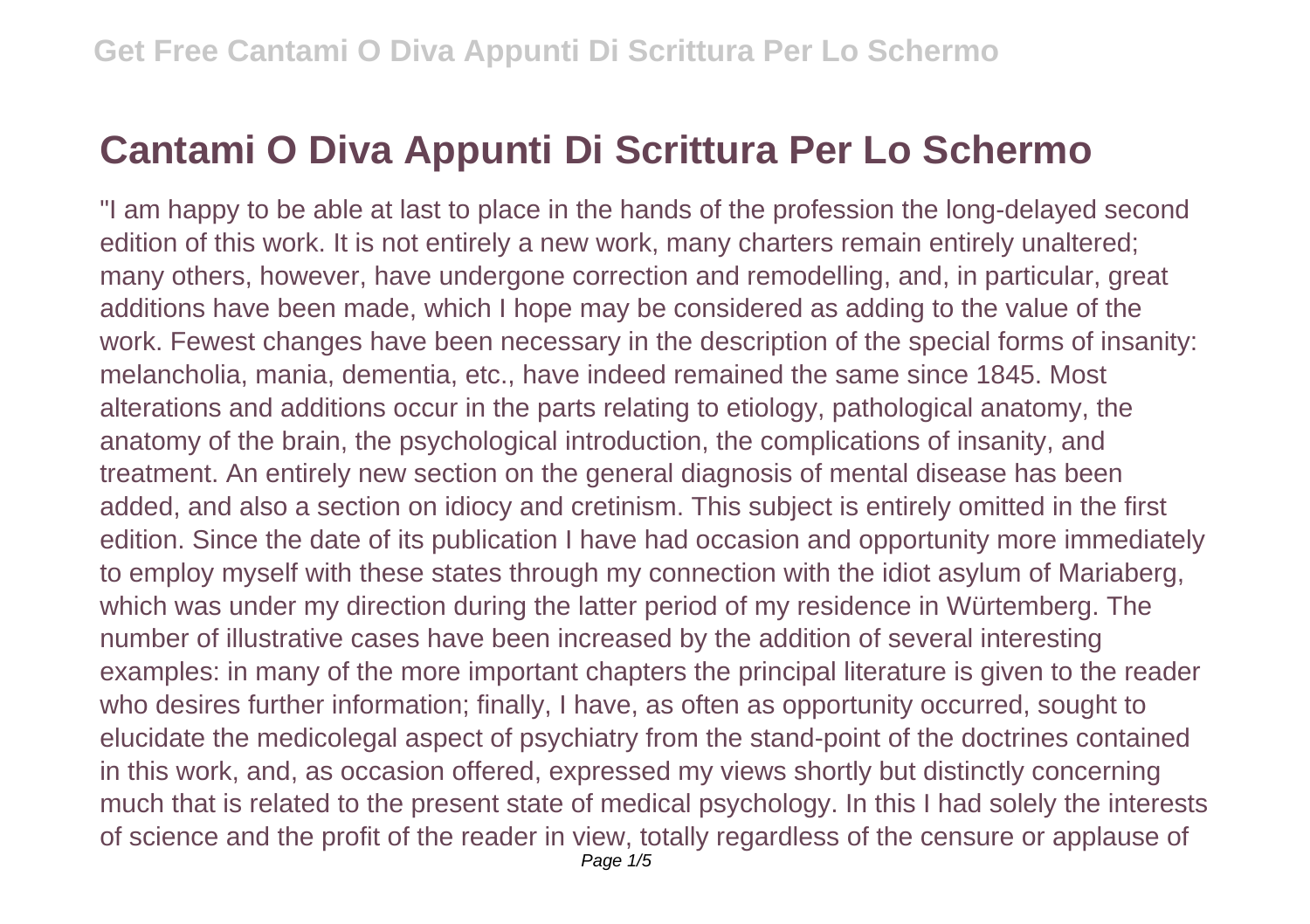this or of that school"--Preface. (PsycINFO Database Record (c) 2010 APA, all rights reserved).

In this concise book, Richard Hodges and David Whitehouse review the 'Pirenne thesis' in the light of archaeological information from northern Europe, the Mediterranean and western Asia. A young woman is transformed by a magical journey.

Cantami o diva. Appunti di scrittura per lo schermoCantami o divaAppunti di scrittura per lo schermoEDUCatt - Ente per il diritto allo studio universitario dell'Università CattolicaCantami o divala tradizione del poemaTirrenia-StampatoriStoria della letteratura italiana compilata da Cesare CantùStoria della letteratura italianaCantami o divai percorsi del femminile nell'immaginario di fine secoloItaliani illustriritratti da cesare CantúItaliani illustri2Italiani illustri ritratti da Cesare Cantù2La modernità infelicesaggi sulla letteratura siciliana del NovecentoAlcuni italiani contemporanei delineati da Cesare CantùAlcuni Italiani contemporaneiSatire, e Capitoli piacevoli (1549)Lampi di stampaMinima pedaliaviaggi quotidiani su due ruote e manuale di diserzione automobilisticaEDICICLO EDITOREModoBibliografia nazionale italianaI contemporanei italianiGalleria nazionale del secolo XIX.Vincenzo Monti galleria nazionale del secolo 19 per Cesare CantùVincenzo MontiIl corpo del cantoappunti sulla poetica della veggenza nell'opera di Maria Luisa SpazianiLuoghi e forme della liricaTirrenia-StampatoriTeoria e prassi della traduzioneatti del convegno di Udine, 29-30 maggio 2007PatalogoTeatroMerdire il mare, dire le gentiLa Mandragora EditriceStudi tassianiRevue des études italiennesBibliografia generale della lingua e della letteratura italianaBiGLI.Bibliographie romaneCatalogo dei libri in commercioLess Than OneSelected EssaysMacmillan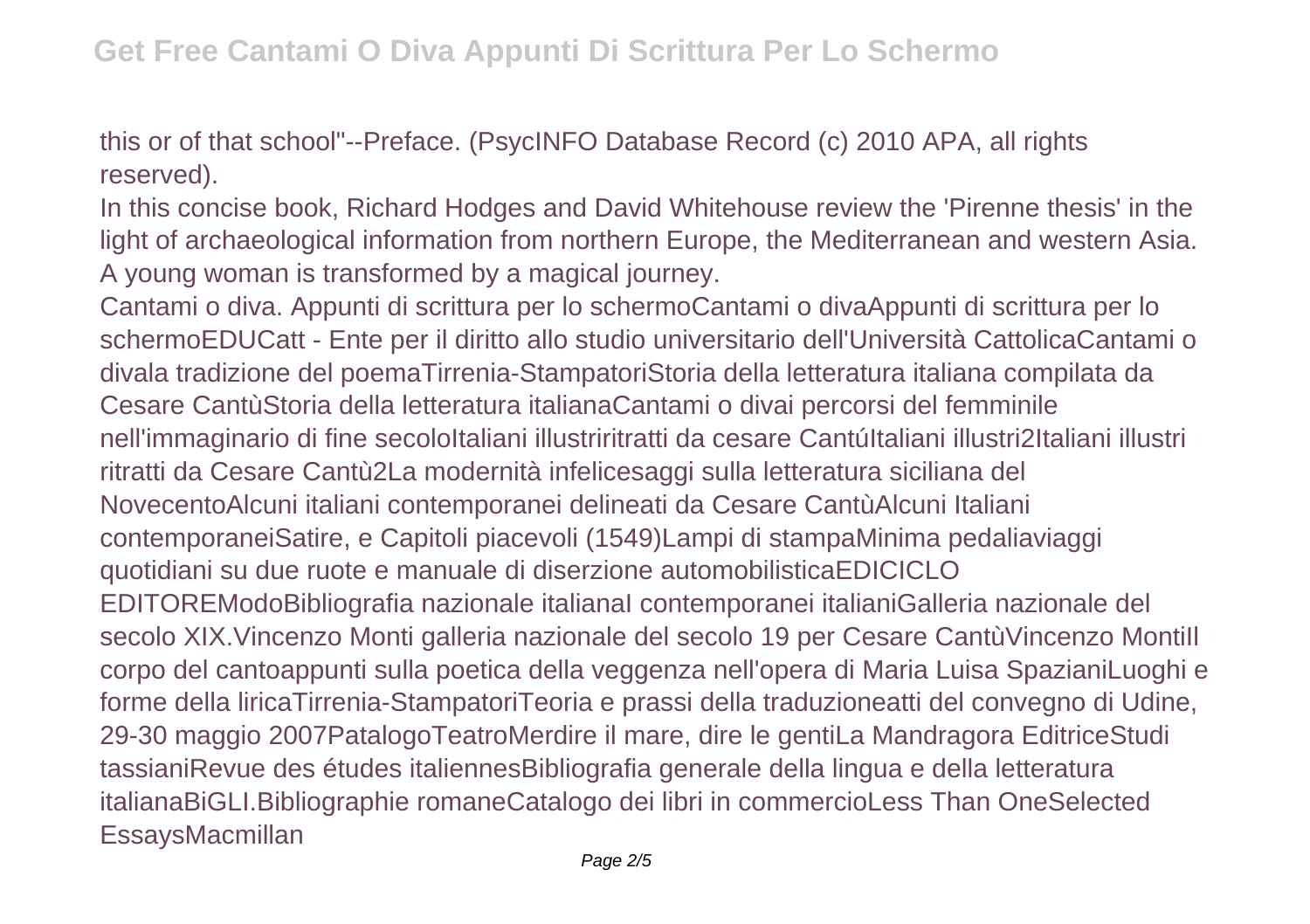This broad-ranging exploration argues that there was a special preoccupation with the nature and limits of poetry in early modern Spain and Europe, as well as especially vigorous poetic activity in this period. Contrary to what one might read in Hegel, the "prosification" of the world has remained an unfinished affair.

This collection of essays amply demonstrates the wide range of the poet's interests and includes essays on poetry, politics, and literature and his memoir of life in Leningrad Napoli/New York/Hollywood is an absorbing investigation of the significant impact that Italian immigrant actors, musicians, and directors—and the southern Italian stage traditions they embodied—have had on the history of Hollywood cinema and American media, from 1895 to the present day. In a unique exploration of the transnational communication between American and Italian film industries, media or performing arts as practiced in Naples, New York, San Francisco, and Los Angeles, this groundbreaking book looks at the historical context and institutional film history from the illuminating perspective of the performers themselves—the workers who lend their bodies and their performance culture to screen representations. In doing so, the author brings to light the cultural work of families and generations of artists that have contributed not only to American film culture, but also to the cultural construction and evolution of "Italian-ness" over the past century. Napoli/New York/Hollywood offers a major contribution to our understanding of the role of southern Italian culture in American cinema, from the silent era to contemporary film. Using a provocative interdisciplinary approach, the author associates southern Italian culture with modernity and the immigrants' preservation of cultural traditions with innovations in the mode of production and in the use of media technologies (theatrical venues, music records, radio, ethnic films). Each chapter synthesizes a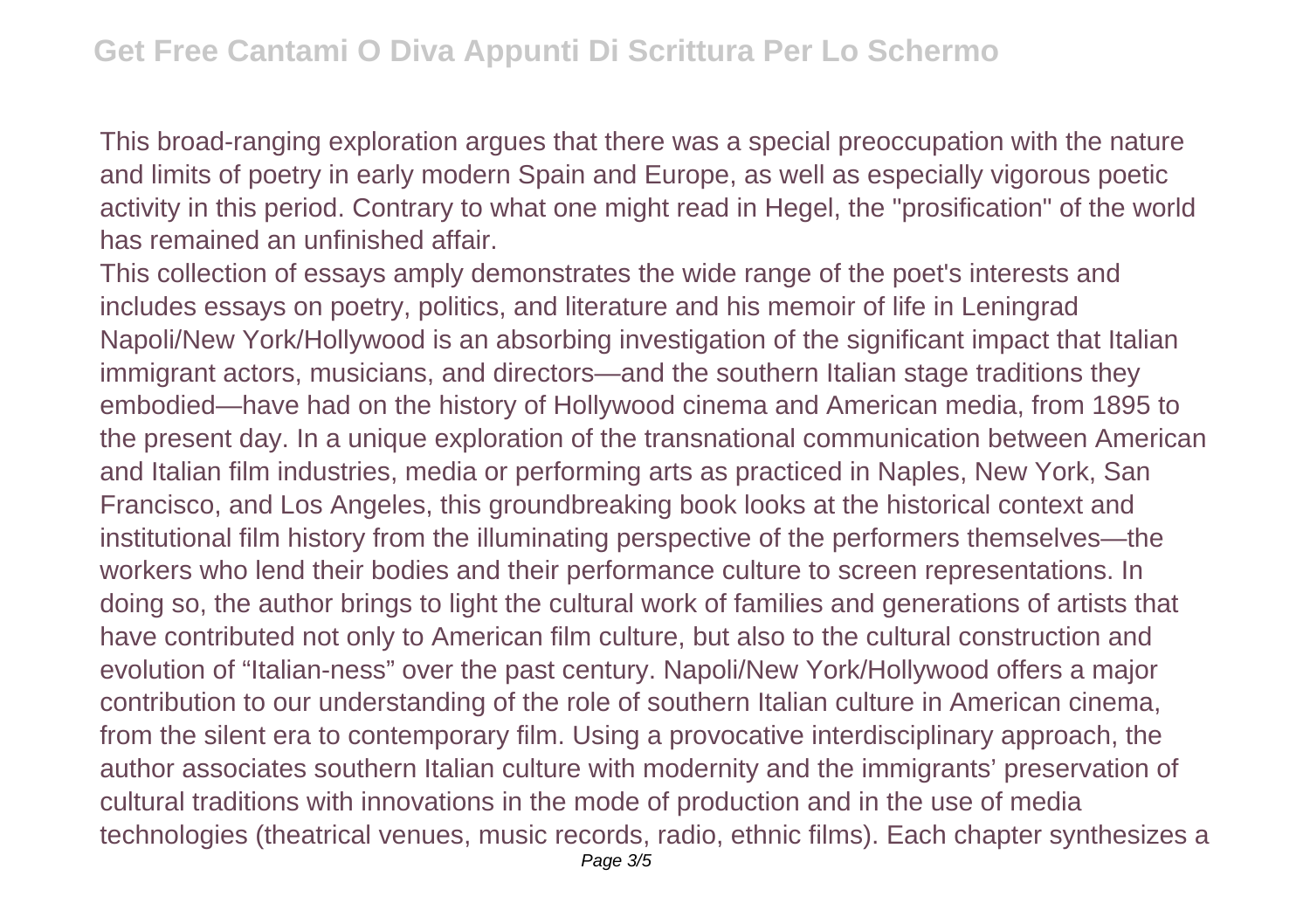wealth of previously under-studied material and displays the author's exceptional ability to cover transnational cinematic issues within an historical context. For example, her analysis of the period from the end of World War I until the beginning of sound in film production in the end of the 1920s, delivers a meaningful revision of the relationship between Fascism and American cinema, and Italian emigration. Napoli/New York/Hollywood examines the careers of those Italian performers who were Italian not only because of their origins but because their theatrical culture was Italian, a culture that embraced high and low, tragedy and comedy, music, dance and even acrobatics, naturalism, and improvisation. Their previously unexplored story—that of the Italian diaspora's influence on American cinema—is here meticulously reconstructed through rich primary sources, deep archival research, extensive film analysis, and an enlightening series of interviews with heirs to these traditions, including Francis Coppola and his sister Talia Shire, John Turturro, Nancy Savoca, James Gandolfini, David Chase, Joe Dante, and Annabella Sciorra.

How we create and organize knowledge is the theme of this major achievement by Umberto Eco. Demonstrating once again his inimitable ability to bridge ancient, medieval, and modern modes of thought, he offers here a brilliant illustration of his longstanding argument that problems of interpretation can be solved only in historical context.

At the first two presentations of this play in 165 and 160 BC, the prospect of rival attractions drove the actors prematurely off the stage, and it was only in September 160 that it was finally performed in full. For this reason the play has been seen as spanning virtually the whole of Terence's career, while the fact that